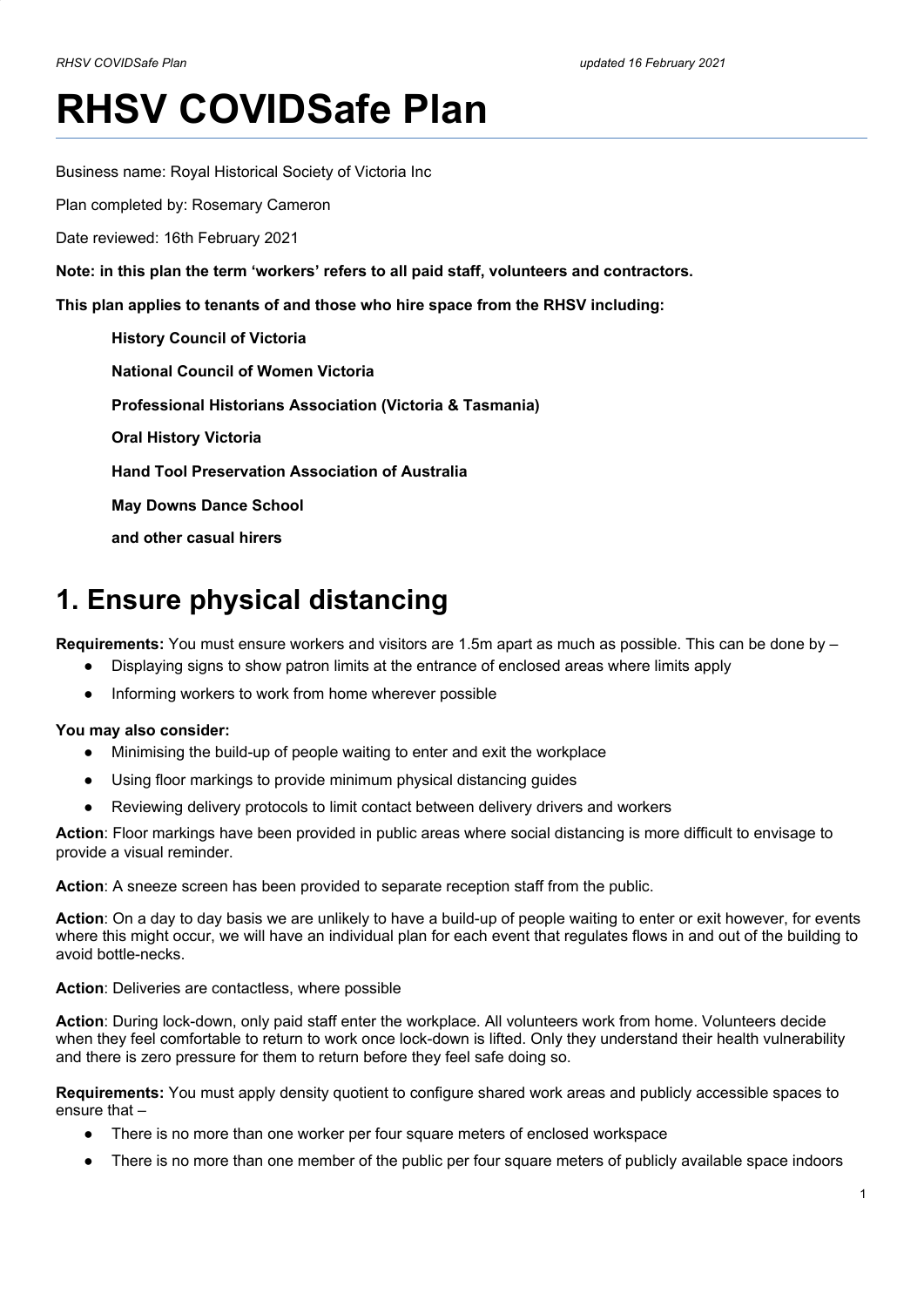In shared work spaces chairs have been placed at 1.5m distance (and excess chairs removed)

**Action:** Each room at the RHSV has been measured and a **density quotient has been applied to calculate the** maximum number of persons based on 1.5m separation and 4 sqm per person. There is signage throughout the RHSV's Drill Hall indicating max numbers of persons.

**Requirements:** You should provide training to workers on physical distancing expectations while working and socialising. This should include –

- Informing workers to follow current public health directions when carpooling. This can be found at (hyperlink) vic.gov.au
- Informing workers to work from home wherever possible

**Action:** As a matter of course, the RHSV follows all Government directives about working from home and any other COVID-related issues.

**Action**: Signage and ongoing ebulletins to all staff and volunteers inform them of current public health directions

**Action**: Signage on hand and cough hygiene, including how to wash and sanitise their hands correctly is displayed throughout workplace

**Action**: The RHSV ensures compliance with Stage 4 restrictions if in Metropolitan Melbourne about industry closure and Permitted Worker Permits

**Action**: Roles that are required to be performed from home or can be adapted to be performed from home are identified

**Action**: Working arrangements have been established to enable working from home

**Action**: The RHSV will reimburse staff for CBD parking during 2020 to ensure that staff can avoid peak hour on public transport

**Action**: meeting times have been moved to enable staff and volunteers to attend and avoid peak hour on public transport.

### **2. Wear a face covering**

**Requirements:** You must ensure all workers and visitors entering the worksite wear a face covering as per public health advice. This includes –

● Providing adequate face coverings and Personal Protective Equipment (PPE) to workers that do not have their own

**Action:** Signage and ebulletins to staff and volunteers have stressed that face masks must be work whilst indoors **Action**: Disposable face masks are supplied to any worker or visitor who enters the building without a mask

#### **Requirements:**

You should install screens or barriers in the workspace for additional protection where relevant.

**Action:** A sneeze screen has been provided to separate reception staff from the public**.**

#### **Requirements:**

- You should provide training, instruction and guidance on how to correctly fit, use and dispose of PPE.
- You should inform workers that cloth masks should be washed each day after use. However, if during the day the mask is visibly dirty or wet, the mask needs to be washed immediately.

**Action:** Our staff and volunteers wear masks not PPE and ebulletins to staff and volunteers outline correct mask-wearing protocols.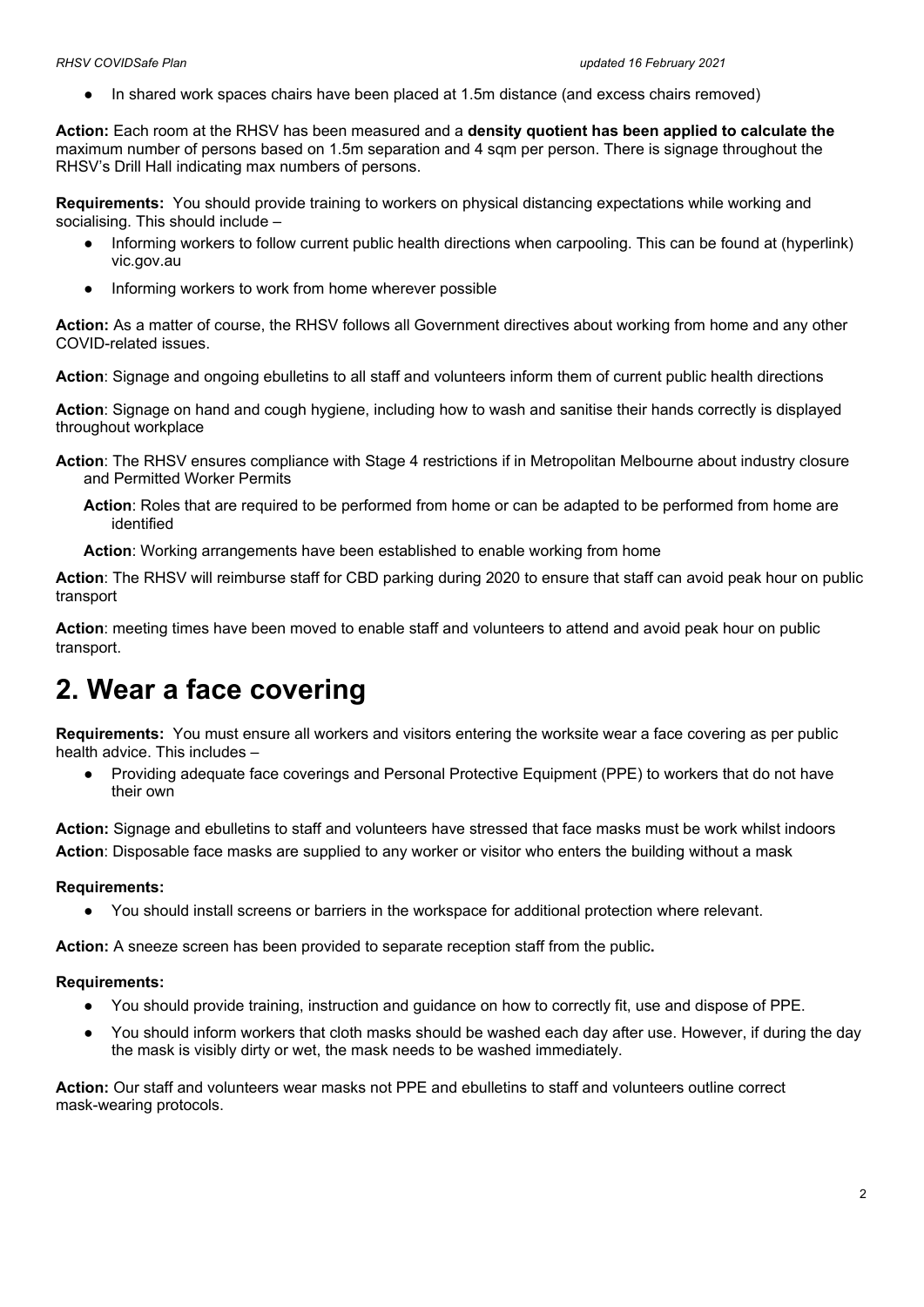# **3. Practise good hygiene**

**Requirements:** You must frequently and regularly clean and disinfect shared spaces, including high-touch communal items such as doorknobs and telephones.

**You should:**

- Clean surfaces with appropriate cleaning products, including detergent and disinfectant
- Replace high-touch communal items with hygienic alternatives, for example single-use or contactless options, where possible to do so
- Clean between shifts

**Action:** Wherever possible we have replaced high-touch communal items in the shared lunch room with individually packed single-use items (coffee / tea / milk / sugar)

**Action**: the lunch room has been cleared of chairs and an alternative lunch room in a much larger space which allows appropriate social distancing

**Action**: sanitiser, soap, antiseptic wipes and other cleaning products have been provided throughout the building to enable all staff and volunteers to clean shared equipment and furniture before they use it. Signage spells out the obligation of all workers to clean their work stations and equipment before use.

**Action**: Office cleaners now clean to a new COVID standard

**Requirement**: You should display a cleaning log in shared spaces.

**Action:** Extra cleaning of communal areas has been established and a Cleaning Log displayed in reception. Extra cleaning covers door handles, light switches, the photocopier, worker lockers

You should make soap and hand sanitiser available for all workers and customers throughout the worksite and encourage regular handwashing.

**Action:** Hand sanitiser is provided in a prominent place at the building entrance for all workers and visitors to use. Soap is provided in all toilets and kitchen. Signage is prominently displayed reminding workers of correct cleaning protocols.

**Action**: Special cleaning products have been bought and their supply is monitored and regularly restocked

**Action**: rubbish bins are provided throughout the workplace for disposal of cleaning products

# **4. Keep records and act quickly if workers become unwell**

**Requirements**: You must support workers to get tested and stay home even if they only have mild symptoms.

**Action:** Workers are sent home immediately if they develop symptoms at work and encouraged to be tested for COVID.

**Action**: Extra leave was approved by Council for staff to enable them to take leave should they be tested and in self-quarantine or otherwise affected by COVID restrictions or the illness itself.

**Requirements:** You must develop a business contingency plan to manage any outbreaks.

**Action:** Our contingency plan includes:

- If a worker is notified they are a positive case while at work they will be sent home and all workers who show symptoms or have been in close contact will also be sent home from the workplace and be in self-quarantine until they receive their test results
- Using our contact tracing records, all those workers who have been in close contact in the event of a positive case attending the workplace during their infectious period, will be notified and encouraged to be tested, self-quarantining until such time as they are given a negative test result.